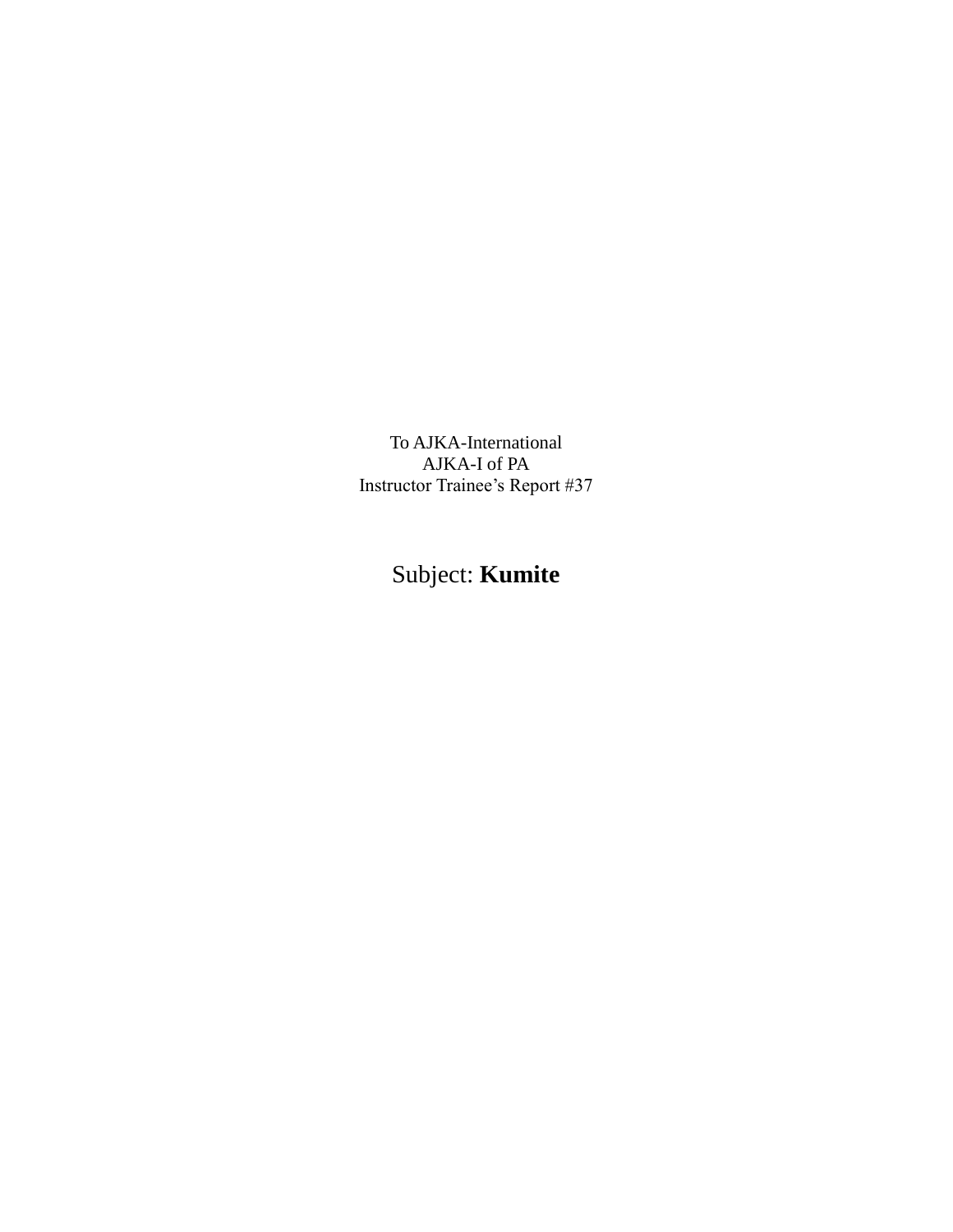To AJKA-International AJKA-I of PA Instructor's Trainee Report #37 Subject: Kumite

 $\overline{a}$ 

In the early days, karate was used solely for fighting actual enemies (armed or unarmed) sometimes to the death. Karate was perfected into a dangerous weapon. It was not until Gichen Funakoshi. and later Nakayama, that the concept of focusing the techniques just short of contact with the opponent was developed – making kumite possible.

*Kata* and *kumite* are complementary training methods. In *kata*, one learns basic techniques; in *kumite*, one applies them with a sparring partner under a stressful condition.<sup>1</sup> The principles of *kihon* (see prior papers) still apply to *kumite*. Besides giving the student practice in hand techniques, foot techniques and body shifting, sparring also trains the *karate-ka* in distancing (keeping the proper distance between oneself and one's opponent necessary for the execuition of the technique) timing and responding. One must remember that, while *kumite* is a useful application of the fundamentals learned through *kata* it is not a substitute for *kata*.

The Sensei prepares the *karate-kas* for confrontation with others by first teaching them how to block simple attacks. The opponent warns of the type of attack by announcing the target area and the technique thus giving the *karate-ka* time to prepare a countermove. These single attacks are aimed at one of the three major levels – the head and neck level ( jo-dan) body level (chu-dan) or groin level (ge-dan).

After the attack has been blocked and deflected the *karate-ka* follows up with a counter move. As the *karate-ka* becomes more proficient with their techniques and control the counter moves become more advance and increase. The counter-attack should be executed with good form strength and speed. It should be treated not as a counter but as an attack on the person that was attacking you.

The gyaku-zuki (reverse punch) is Shotokan karate. Mastery of the gyaku-zuki as a countering technique is the primary goal of every karate-ka as this technique can be used as the foundation for a variety of movements. If you are able to achieve balance, timing focus, correct hip action (rotation/vibration) good breathing and correct distancing while doing the gyaku-zuki then any other techniques can be added.

The maxim of Kumite training is "from the simple to the complex."<sup>2</sup> What this means is that you should learn the simple forms of kumite first (Gohon-Kumite and Sanbon- kumite) in order to internalize the way of keeping your distance when attacking and defending as well as counter-attacking before attempting Jiyu Kumite. In order to get the most out of kumite training you must master the basic positions and techniques.

*Karate-ka* should learn five types of kumite or sparring at specific phases of their instruction. The types of *kumite* and when they should be introduced are:

<sup>1</sup>Nishiyama, Hidetaka: Karate – The Art of "Empty-Hand" Fighting,Tuttle Publishing 1960, pg. 168

 $^{2}$ Grupp, Joachim Shotokan Karate, Kihon-Kumite-Kata Meyer & Meyer Sport (UK) Ltd. 2000 pg .80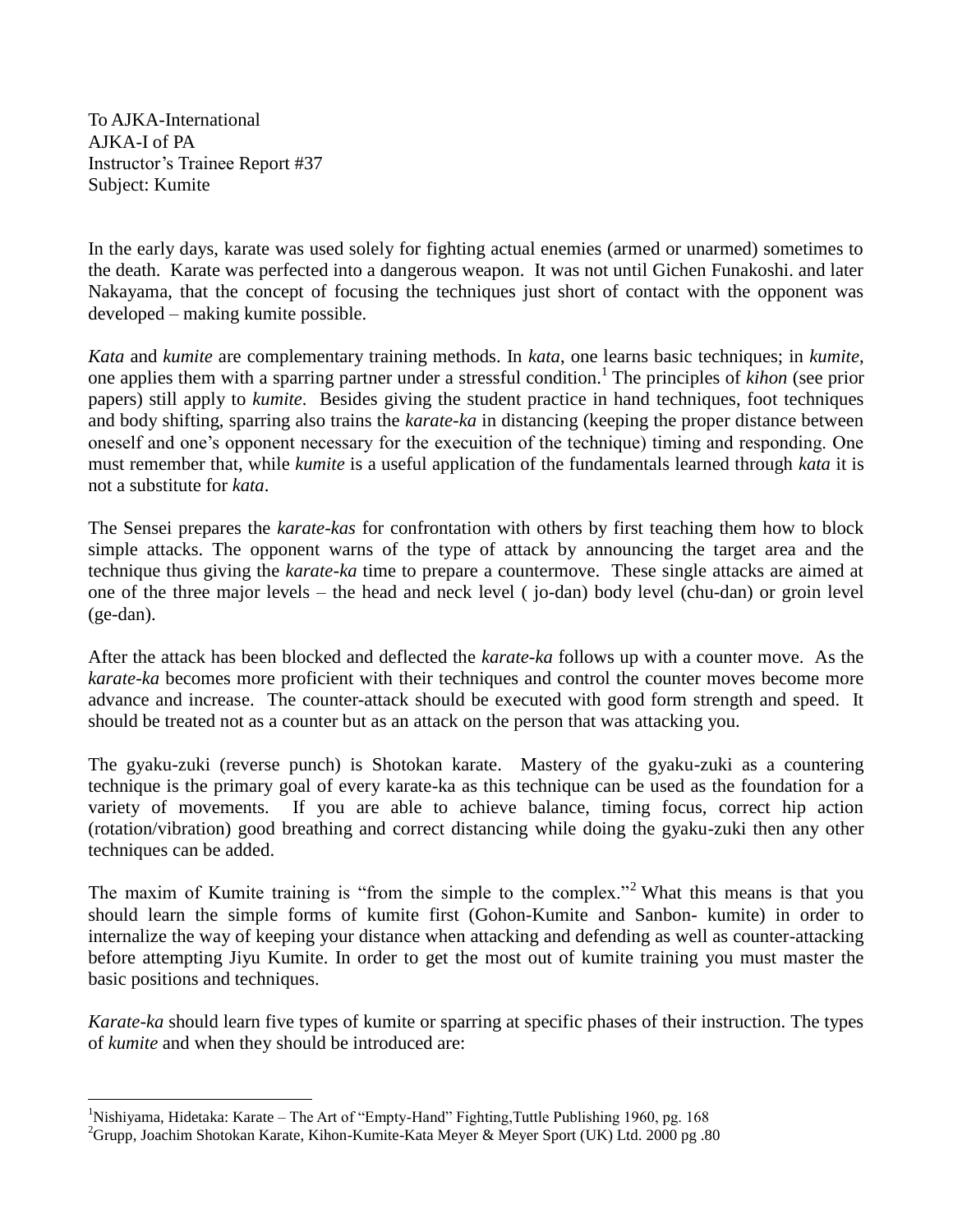## *Basic Kumite:*

*Go-hon kumite –* five step sparring should be taught to beginners *Sanbon kumite –* three step sparring, should be taught to beginners

Basic *kumite,* consisting of five or three-step sparring, permits the *karate-k*a to cultivate basic blocking and attacking through prearranged techniques using simple techniques. It is a useful introduction to sparring for beginning students. These two types of *kumite* allows the beginner to get the feeling for timing, distance speed and control, as well as developing a feeling for the right attack and defense.

The basic point of either 5 or 3 step sparring is to learning how to move backwards and forwards while attacking or blocking. The difference between *Gohon* and *Sanbon kumit*e lies in the number of techniques demanded as well as in the starting positions of the attacker and defender.

In addition, in basic sparring you need to keep mindful of posture and the execution of the technique as learned in *kihon*. It is also important not to race through the techniques. Each attack and defense must be completely executed before the next one is started

*Ippon Kumite –* basic one step sparring, taught to beginners and intermediate

*Ippon kumit*e is similar to *Gohon* or *Sanbon* except now every attack is blocked and a counterattack is delivered. It also basic, prearranged techniques, but reduces the attacks (and defensive moves) down to one and adds emphasis on body movements and proper distancing from the opponent (*zanchin*). This time instead of simply moving forward and backwards the *karate-ka* attempts to utilize angles (45, 90, 180) to put themselves in the proper position to attack from strength.

## *Jiyu Kumite:*

*Jiyu-ippon kumite –* semi free one attack sparring, taught to intermediate and advance students *Jiyu-kumite –* free style sparring, should be taught to advance students

*Jiyu ippon kumite* often serves as a bridge between ippon and jiyu kumite. A combination of one-step and free sparring. In this semi-free form of sparring, both sides must use basic, prearranged techniques, but may act according to their own rhythm and timing. Both attacker and defender assume relaxed ready positions and move about looking for an opening and create the proper distance before attacking. The Defender is encouraged to use his/her reflexes to produce specific fighting actions.

*Jiyu kumite* – the name says it all ... freestyle sparring. Utilizing the prior fixed forms of kumite and while maintaining the points learned in kihon the fighter's imagination is now utilized. The karate-ka may freely engage their physical and mental powers, but must strictly control their attacks. The karateka must be well-trained and disciplined enough to make a powerful blow that stops just before it